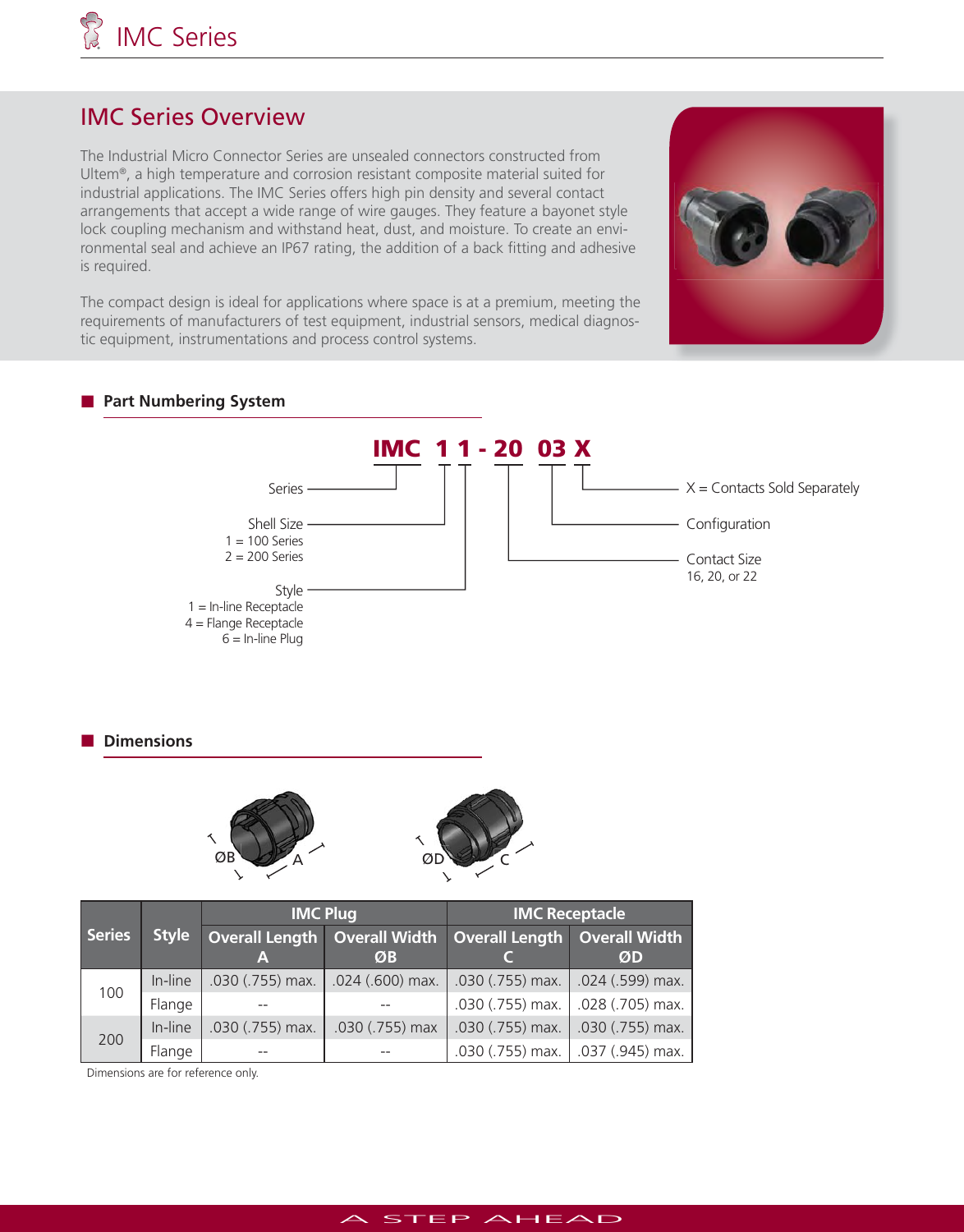**8**







A STEP AHEAD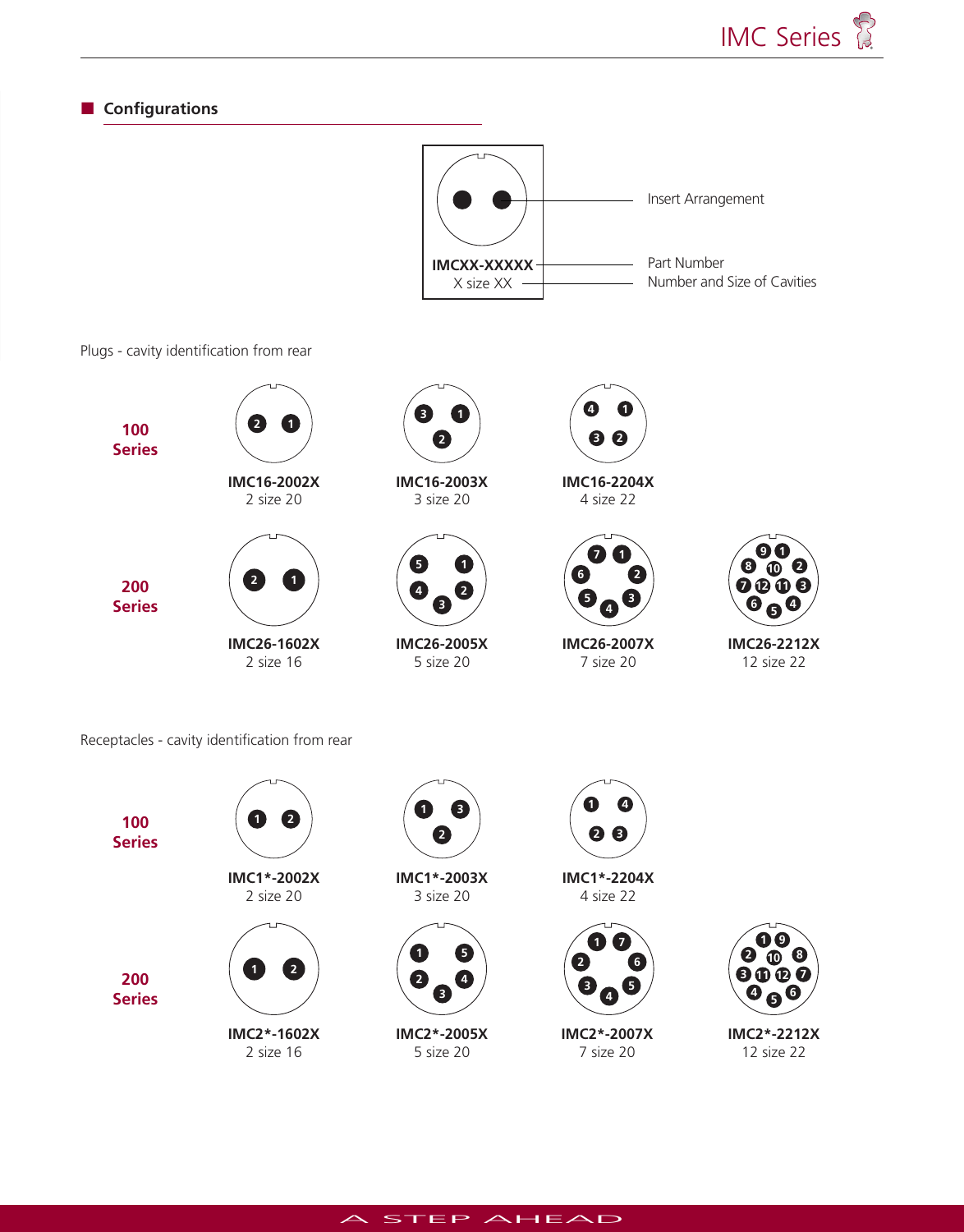# Accessories

Deutsch Industrial offers several accessory items that are used to complement the connectors. The IMC family accessories include items such as boots, dust caps, and adapters. Accessories are designed to complete the application and meet a wide array of design requirements such as providing additional protection and offering increased aesthetics.

## **Boots**

Boots provide a professional looking finishing touch for your Deutsch IMC Series connectors. Santoprene boots are used to provide additional protection and provide strain relief. The boots can be used with an epoxy adhesive to seal the connectors against dust and moisture and achieve an IP67 rating.

| Notice                 | <b>Boot</b>         |                                    |  |  |
|------------------------|---------------------|------------------------------------|--|--|
| To achieve an IP67     | Part Number         | <b>Description</b>                 |  |  |
| rating, Raychem        | 6810-207-1001-2-200 | 100 Series .200 in. (5.08) opening |  |  |
| S1125 type 2-part      | 6810-207-2001-2-105 | 200 Series .105 in. (2.67) opening |  |  |
| epoxy must be<br>used. | 6810-207-2001-2-125 | 200 Series .125 in. (3.17) opening |  |  |
|                        | 6810-207-2001-2-120 | 200 Series .120 in. (3.05) opening |  |  |
|                        | 6810-207-2001-2-140 | 200 Series .140 in. (3.56) opening |  |  |
|                        | 6810-207-2001-2-250 | 200 Series .250 in. (6.35) opening |  |  |
|                        | 6810-207-2001-2-165 | 200 Series .165 in. (4.19) opening |  |  |

## **Dust Caps**

IMC connectors plastic dust caps are available to provide a temporary cover for the connector interface when the connectors are not mated.



| <b>Dust Cap</b>   |                               |  |  |
|-------------------|-------------------------------|--|--|
| Part Number       | <b>Description</b>            |  |  |
| IMC <sub>18</sub> | 100 Series pro-cap plug       |  |  |
| IMC <sub>19</sub> | 100 Series pro-cap receptacle |  |  |
| IMC <sub>28</sub> | 200 Series pro-cap plug       |  |  |
| IMC <sub>29</sub> | 200 Series pro-cap receptacle |  |  |

## **Adapters**

The IMC Series adapters are used to provide added protection and strain relief. The adapters are made up of several parts and feature a housing that is tightened with screws to provide the appropriate grip on the wires.



#### **Adapter**

| <b>Part Number</b>  | <b>Description</b> |
|---------------------|--------------------|
| IMC <sub>1</sub> AD | 100 Series adapter |
| IMC <sub>2</sub> AD | 200 Series adapter |

## STEP AHEAD